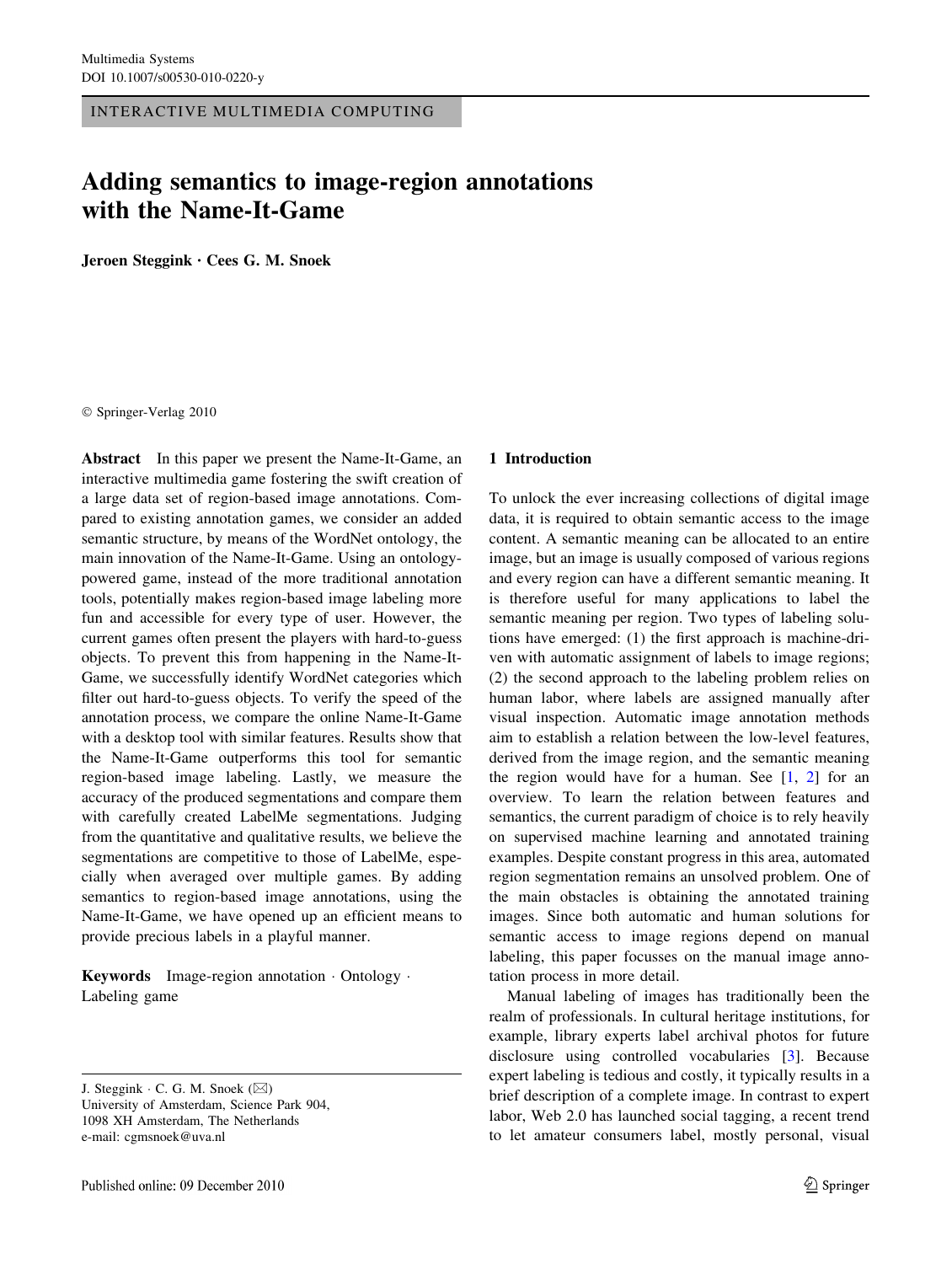<span id="page-1-0"></span>content on web sites like Picasa, Flickr, and Facebook. Since the labels were never meant to meet professional standards, amateur labels are known to be ambiguous, overly personalized, limited, and often error prone [\[4](#page-11-0), [5](#page-11-0)]. Furthermore, the annotations are hardly ever defined on a region level.

To cater for region-labeled image collections, e.g., for the purpose of object detection, research initiatives like LabelMe [[6\]](#page-11-0) and many others have emerged recently [\[7–9](#page-11-0)]. In contrast to global image annotation collections, e.g., [\[10–12](#page-11-0)], region-based annotation collections only contain a limited number of classes. To extend the annotation vocabulary, Barnard et al. [\[7](#page-11-0)] presented a data set with 1,014 region-based annotations linked to the WordNet ontology [\[13](#page-11-0)], a lexical database in which nouns, verbs, adjectives, and adverbs are organized into synonym sets (synsets) based on their meanings and use in natural language. With the aid of ontologies, the objects in the images can be annotated in a more semantic-rich manner [[14,](#page-11-0) [15](#page-11-0)]. Using an ontology, a machine might even be able to reason based on the connections between objects and properties within a knowledge domain. An example of the assistance that an ontology would be able to provide is when there is a car visible in the image. When, for example, the relation between a car and wheels has been established in an ontology, this relation could be used to recognize the car earlier [[16\]](#page-11-0). By adding the semantic structure of an ontology to the manual annotation process, the regionbased image labels become more descriptive and thus more useful.

Apart from the lack of semantic structure, we attribute the limited number of publicly available region-based image labels to current annotation tools. The level of complexity of most tools, and hence, the time necessary to perform the region-based image annotation, complicate the fast annotation of large numbers of objects. To create a large data set of annotated images quickly, with as many objects as possible, von Ahn [[17–19\]](#page-11-0) developed several games to replace the task of the conventional annotation tools. In his games, people easily allocate keywords to selected images and objects. People are stimulated to play the game by awarding them points when two players agree on a label, leading to a high score. von Ahn has shown that by using such an annotation game, images can be quickly annotated (region-based) without the players noticing what task they are really doing. However, in all these games no semantics are added to the annotations.

In this paper, we propose the Name-It-Game which ultimately aims to create a large data set of region-based semantically annotated images. By linking as many objects as possible to an ontology, this game will make it feasible to annotate region-based images both semantically and quickly. The research question we study is: which

interactive multimedia system components should be present in an annotation tool to enable the quick labeling of different objects in images, in a semantically and regionbased manner? To answer this question, we first analyze in depth related annotation tools in Sect. 2. Based on the analysis of these tools, including their advantages and disadvantages, we introduce the Name-It-Game in Sect. [3.](#page-4-0) We present the experimental setup in which we evaluate the core components of the Name-It-Game against existing annotation alternatives in Sect. [4.](#page-6-0) We discuss the experimental results in Sect. [5](#page-7-0). Finally, we conclude in Sect. [6](#page-9-0).

## 2 Related annotation tools

After von Ahn's introduction of the Extra Sensory Perception (ESP) game [\[17](#page-11-0)], many multimedia annotation games have been proposed. Examples include music [\[20](#page-11-0), [21\]](#page-11-0), video [\[22](#page-11-0), [23](#page-11-0)], and 3D annotation games [\[24](#page-11-0), [25](#page-11-0)]. In our review of related work, we restrict ourselves to labeling games and other annotation tools for 2D images. We review existing work on image annotation tools by structuring our discussion according to four principal questions related to the annotation process: How to annotate?, What to annotate?, Why annotate?, and Who annotates? Starting from these questions, the most important components of the existing image annotation tools are described and analyzed.

#### 2.1 How to annotate?

In the literature we distinguish three different types of tools for annotation. The conventional annotation tools where the tool runs on the desktop, the online tool that can be accessed via the Internet with a web browser, and the online games. The advantage of the annotation tools that run on a desktop PC [\[26](#page-11-0), [27](#page-11-0), [29](#page-11-0)] is that they can support various components that take a great deal of processor power, such as basic image processing functionality [\[27](#page-11-0), [29\]](#page-11-0). The disadvantage is that the program has to be installed and is often platform dependent. The advantage of online tools [[6,](#page-11-0) [30,](#page-11-0) [31\]](#page-11-0) is that they are easily accessible and that they have a larger public at their disposal to provide the annotations. However, a disadvantage is that the processor-intensive components cannot easily be incorporated. Online games [[17–19\]](#page-11-0) have the potential to reach a far larger public than the desktop and online annotation tools. Annotation takes place quickly, but the disadvantage is that the quality is often inferior to conventional annotations. Hence, it is important to develop an image annotation game in such a manner that the game elements result in increasing the quality of the annotations to an as high a level as possible.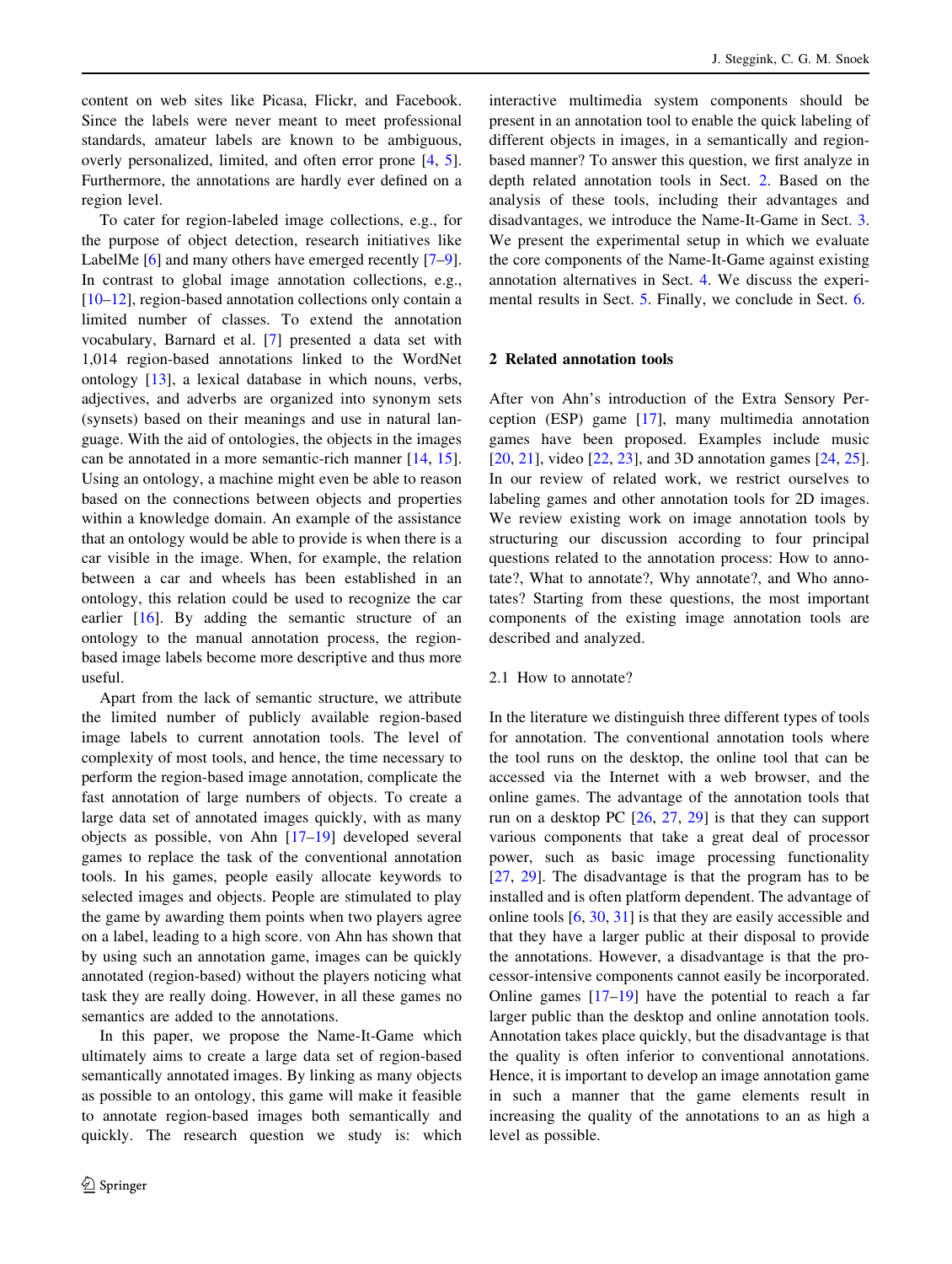The faster the annotations can be executed, the faster the data set will grow. With the desktop and online tools it often takes a considerable amount of time to perform an annotation. With the M-OntoMat-Annotizer tool [[27\]](#page-11-0), for example, the object must first be selected in the ontology, then the image must be opened, and next the object in the image must be outlined. It will take a user a few minutes to perform these actions, but when done properly, it yields high-quality annotations. When this process is quickened, it will decrease in annotation quality, but it will make it possible to do a large number of annotations within less time. The online games are a good example of this process. One annotation typically takes less than a minute. Besides the games, only the IBM EVA  $[31]$  $[31]$  tool offers fast annotations. One of the reasons is that this tool does not offer the possibility of object-segmentation in its annotation process.

In order to add semantics to annotations, ontologies such as WordNet [[13\]](#page-11-0) may be used. Six of the ten annotation tools we have evaluated use an ontology. This component is present in all desktop versions [\[26–29](#page-11-0)], the online tool IBM EVA [\[31](#page-11-0)], and LabelMe [[6\]](#page-11-0). In general, there is an ontology browser present in the desktop tools, which makes it possible to select the correct class or instance for the object of interest. When the same objects are repeatedly annotated, it will take only a short time for a user to find the object in the ontology. When another class or instance has to be found repeatedly, it can sometimes take a long time before the user finds the correct instance in the ontology. In LabelMe the annotations are linked to WordNet [[6,](#page-11-0) [13\]](#page-11-0). An effort is made to find the correct sense in WordNet automatically and to connect this sense to the annotation. However, many words have more than one meaning (sense), which makes it difficult to choose the correct word with the correct meaning. For this reason, the data set administrators choose the sense manually at the end of the annotation process. Unfortunately, this function has not been incorporated in the online annotation tool, nor is the WordNet 'synsetid' present in the data set.

When annotations are too abstract, the object can often not be assigned to an image-region. This means that it is hard to allocate a word describing activities, feelings, emotions etc. to an object. For the desktop tools this is not so much of a problem, since the annotators are experts and choose their words carefully. On the other hand, in the games this is problematic. The images that are annotated in ESP Game [[17\]](#page-11-0) are used as input for Peekaboom [\[18](#page-11-0)] and Squigl [\[19](#page-11-0)]. However, the annotations that are provided by ESP Game are not filtered on abstraction. Examples of abstract words are: love, tennis, joy and nice. Although these words do have added value as an annotation, the specific location of these words cannot, or only with difficulty, be identified in the image. To prevent this from happening, ideally, these word categories must be filtered out.

#### 2.2 What to annotate?

Nearly all image annotation tools offer the possibility to make region-based annotations. The only exceptions are IBM EVA [[31\]](#page-11-0) and the ESP Game [\[17](#page-11-0)]. There are various methods to execute region-based annotations: bounding box [\[17](#page-11-0), [27](#page-11-0), [28,](#page-11-0) [30](#page-11-0), [31\]](#page-11-0), polygonal [[6,](#page-11-0) [26](#page-11-0)] and freehand [\[18](#page-11-0), [19,](#page-11-0) [27\]](#page-11-0) drawing. With the bounding-box technique the object is framed by dragging a rectangle around an object. The advantage of the bounding-box selection is that it is very fast; however, the disadvantage is that the selection is inaccurate and often selects much more image data than necessary. The polygonal method offers the possibility to make a more detailed selection by drawing a polygon around the object. This method is fast, and more precise than the bounding box. Nevertheless, since it uses straight lines, it is still difficult to make a very accurate selection. With a freehand drawing tool, one can draw a free line around an object, which enables very precise selections. The obvious disadvantage is that it takes longer to draw an accurate line around an object. Two of the annotation tools, Spatial Annotation Tool [\[29](#page-11-0)] and M-OntoMat-Annotizer [\[27](#page-11-0)], offer the option to use an automatic segmentation method. However, the quality of the automatic segmentations does not meet the high standard required for imageregion annotations. Consequently, this component has not been included in the analysis. The two methods which offer both quick and detailed image-region segmentations are the polygonal and freehand drawing methods.

## 2.3 Why annotate?

Motivations for image annotation are many. In-depth studies on the topic, emphasizing in particular organizational and social aspects, are presented in [[32,](#page-11-0) [33\]](#page-11-0). For annotation games, we also consider the scoring mechanism. This leads to three different reasons why the annotators annotate the images. These are: organizational [[6,](#page-11-0) [26,](#page-11-0) [27](#page-11-0), [31\]](#page-11-0), social [\[6](#page-11-0), [28–31\]](#page-11-0), and scoring [[17,](#page-11-0) [18,](#page-11-0) [19](#page-11-0)].

Generally, desktop tools are used by research groups. The purpose of the annotating is to organize the annotations for research purposes. Researchers have only limited time to annotate images. They often rely on students or an external bureau, such as Mechanical Turk [[34](#page-11-0)] to provide the annotations. When researchers rely on students, the stimulus is either an interest in the research project or money. The online tools reach a larger group of annotators since the tools can be accessed by everybody via the Web. LabelMe [[6\]](#page-11-0), for example, appeals to a large group of annotators. The idea is that fellow-researchers in the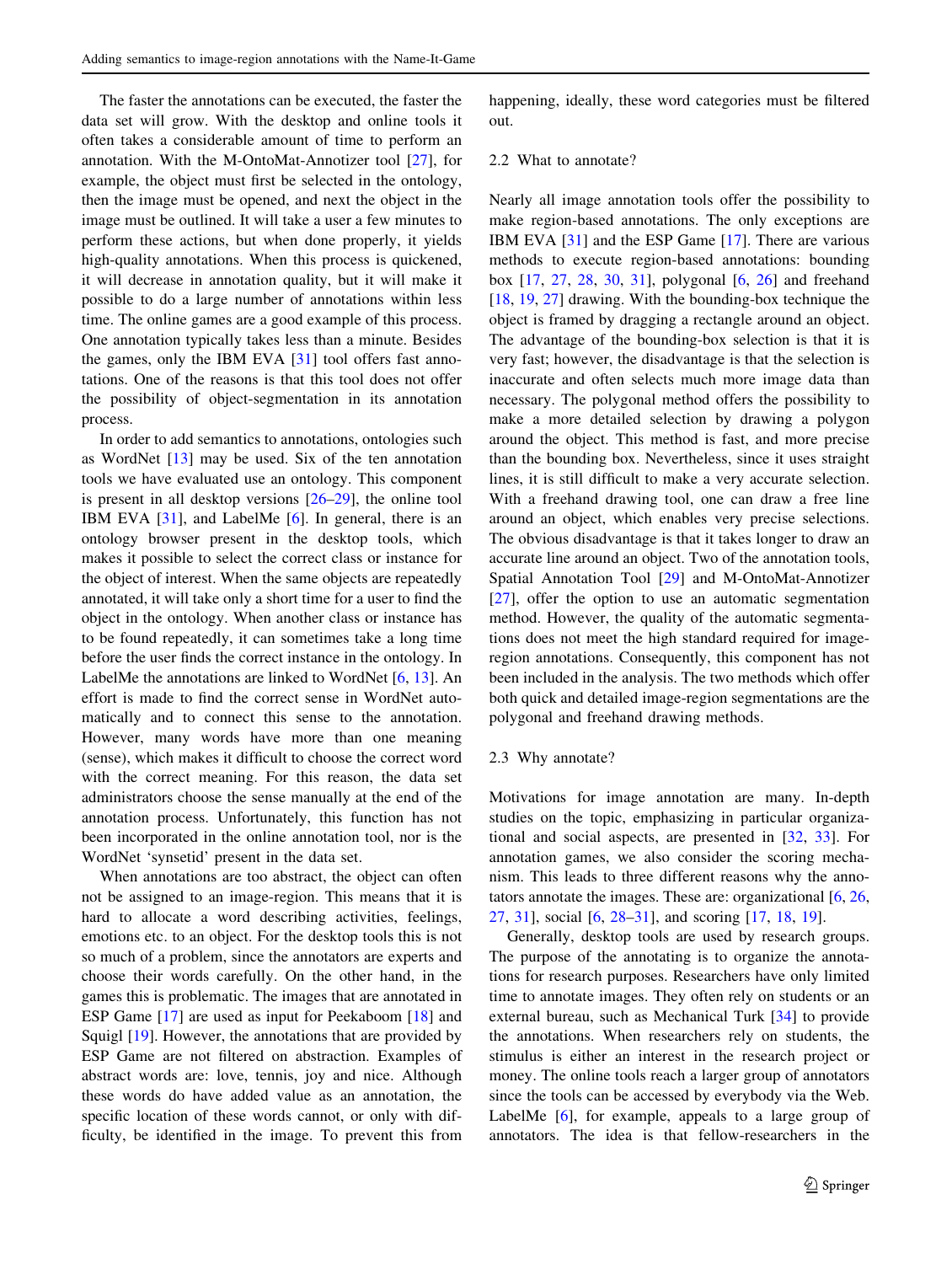<span id="page-3-0"></span>object-detection field help each other to create an ever larger data set for research purposes. However, at the moment it focuses too much on the unilateral purpose of annotation, and non-researchers are unlikely to carry out large numbers of annotations. Furthermore, the annotation speed is not quick enough. Social web sites such as Flickr [\[30](#page-11-0)] have been set up with the aim of sharing images with other people. The tags that have been included with the images facilitate image searches and present a potentially better representation of what the image shows, but tags are known to be ambiguous, overly personalized, and limited per item [[4,](#page-11-0) [5](#page-11-0)]. Using games as annotation tools offers a whole new stimulus. By earning points and a high score, annotating suddenly has a different purpose to the user. This yields more annotators and is cheaper than hiring annotators. Of course, the number of annotations generated by using games is totally dependent on the popularity of the game. When an annotation game is unpopular it can be considered similar to an online annotation tool.

## 2.4 Who annotates?

We distinguish between two different groups of annotators: experts and amateurs. Theoretically, everybody is able to make annotations; however, in the literature we notice that, in general, only experts use the desktop tools. These programs require a thorough knowledge of the tool and how to use it for the annotation process. On the other hand, the online tools and games, with the exception of IBM EVA [\[31](#page-11-0)], make annotation accessible for every type of user. With the IBM EVA tool [\[31](#page-11-0)] it is relatively easy to provide annotations and it can be done fast; however, you have to be an expert to work with the tool. Both LabelMe [\[6](#page-11-0)] and

Table 1 Overview of popular annotation tools

the games are easy to use. With the games, annotations are made while playing, without the players really noticing what they are doing. The games make it possible to quickly provide a large number of annotations and are accessible to a large audience. The easier and more accessible an annotation tool is, the larger the chance that more annotations will be made. Finally, the more people have access to an annotation tool, the faster the annotated data set may grow.

# 2.5 Contribution of this paper

Our analysis of related work shows that present-day annotation tools have a number of flaws with respect to quick semantic image-region annotation, which we summarize in Table 1. We build on this related work, but to resolve the identified flaws we present in this paper the Name-It-Game. We discuss the contributions of the Name-It-Game along the lines of How?, What?, Why? and Who?

- How? In order to have a large number of people provide annotations a game will be used. Up to the present day, none of the games mentioned in Table 1 uses an ontology to add semantics to the annotations. Name-It-Game would be the first labeling game to make it feasible to link the region-based object annotations to an ontology. Using this ontology, the Name-It-Game makes an effort to filter abstract words in order to make as many presented objects as possible fit for annotation.
- What? Name-It-Game must be able to generate imageregion annotations quickly with a reasonably high segmentation quality. A combination of freehand and polygonal segmentations offers the fastest and most

| Annotation tool          | How?                               |          | What? |     | Why? | Who?                                                                                |     |     |     |     |
|--------------------------|------------------------------------|----------|-------|-----|------|-------------------------------------------------------------------------------------|-----|-----|-----|-----|
|                          | Type                               | Ontology |       |     |      | Global Bounding box Polygonal Freehand Organizational Social Scoring Expert Amateur |     |     |     |     |
| Image Parsing [26]       | Desktop tool $\blacktriangleright$ |          |       |     |      | مما                                                                                 |     |     |     |     |
| M-OntoMat-Annotizer [27] | Desktop tool $\blacktriangleright$ |          |       |     |      | مما                                                                                 |     |     |     |     |
| Photostuff [28]          | Desktop tool $\blacktriangleright$ |          |       |     |      |                                                                                     | ↙   |     |     |     |
| Spatial Annotation [29]  | Desktop tool $\blacktriangleright$ |          | مما   |     |      | ↙                                                                                   |     |     |     |     |
| Flickr $[30]$            | Online tool                        |          | مما   |     |      |                                                                                     | ↙   |     |     |     |
| <b>IBM EVA [31]</b>      | Online tool                        | مما      | مما   |     |      | مما                                                                                 | مما |     | مرا |     |
| LabelMe $[6]$            | Online tool                        | مما      |       | مما |      | مما                                                                                 | مما |     |     |     |
| ESP game [17]            | Online game $-$                    |          |       |     |      |                                                                                     |     | مما | مرا |     |
| Peekaboom [18]           | Online game $-$                    |          |       |     |      |                                                                                     |     | مما | مم  | مم  |
| Squigl [19]              | Online game $-$                    |          |       |     | مرا  |                                                                                     |     | ✔   | مما | مرا |
| Name-It-Game             | Online game $\blacktriangleright$  |          |       |     |      |                                                                                     | ↙   |     |     |     |

We structure their most characterizing components according to the four main questions related to the annotations process: How to annotate?, What to annotate?, Why annotate?, and Who annotates? Note the lacking components with respect to quick semantic image-region annotation in all of the tools. To address these shortcomings simultaneously, we propose in this paper the Name-It-Game (denoted in bold)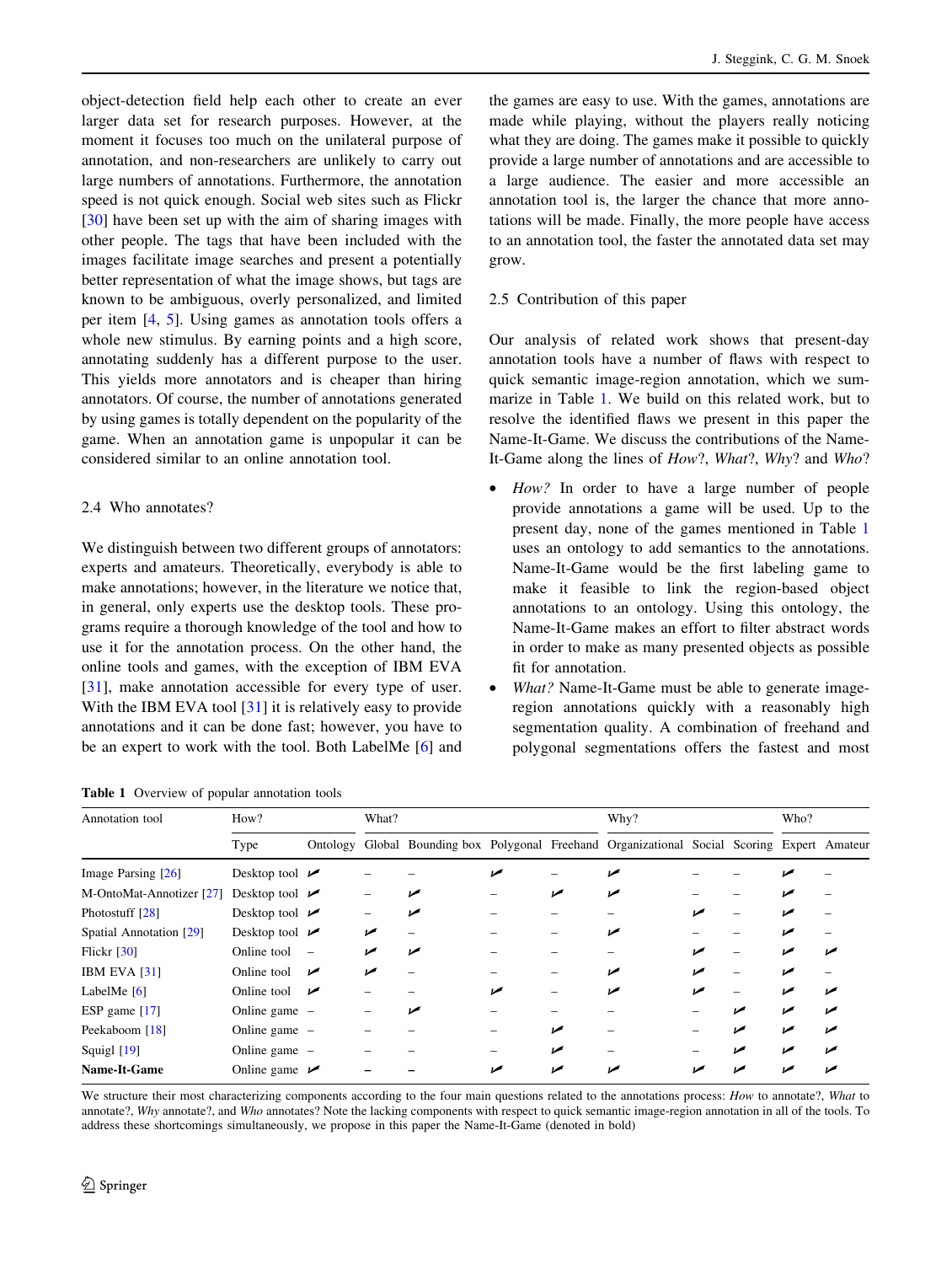<span id="page-4-0"></span>optimal manner to make the segmentations manually. The advantage of freehand is that it enables outlining detailed objects and the polygonal method offers the possibility to make straight lines quickly.

- $Why$ ? The advantage of a game is that the aim, the annotation, is not immediately clear to the players [\[17](#page-11-0)]. People play the game to score points and to win from other players. Visualizing the score of both players on the screen and having a high score leads to competitive behavior in the players. The data generated by people playing the game can be used for research purposes and shared with the entire world.
- Who? The desktop and online tools are usually linked to expert users. Like other games, Name-It-Game should appeal to a large and diverse public. Providing annotations should be easy for everybody.

We consider the inclusion of an ontology into the complete game-play of an image-region annotation game the main technical contribution of this work. We focus in particular on the multimedia system aspects and leave the humancentered factors for future work. In the next section, we will present the Name-It-Game and we will discuss in detail how we will resolve the flaws identified in related work.

## 3 Name-It-Game

Name-It-Game is an image annotation game for two players. When players log in, they are linked to the first available competitor. Both players have their own separate role in the game which is switched after each turn: a player is either a revealer or a guesser. As revealer, the purpose of the game is to reveal an object in an image to the guesser who in turn has to guess which object it concerns, see Fig. 1.

#### 3.1 How to annotate?

The online game functions as follows. The revealer is shown an image and a list of words, which we may obtain from various sources, such as photo sharing web sites, personal collections, or global image labeling games. Using global image labels as a source for a region-based labeling game introduces two problems. First, there is only a limited number of keywords available for the images. The objects as a whole are mentioned, but not their individual components. Second, the words are often too abstract for the purpose of outlining. We deem it (nearly) impossible to locate verbs, adjectives and adverbs as independent objects in an image. When used in combination with nouns, it is possible; however, since the keywords accompanying the obtained images often consist of a few words only, we consider it necessary to omit abstract words. To tackle these two problems, we enrich the Name-It-Game with semantic descriptions and semantic structure obtained from an ontology. As our ontology we use WordNet [\[13](#page-11-0)]. The ontology allows us to automatically supplement the list of objects shown to the *revealer* with object components, by relying on WordNet's ''part-of'' relationships. In this manner it becomes possible to obtain extra location information regarding the object components. In order to prevent that labels are too abstract, we also filter out the conceptual words using WordNet. We require that every object-label that is played in the Name-It-Game belongs to a WordNet category which consists of non-abstract nouns only. This results in the 12 word categories in Table [2](#page-5-0). From this ontology-enriched list, the revealer must choose an object by clicking on the corresponding word, see Fig. [2](#page-5-0)a.

One of the requirements of the Name-It-Game is to obtain semantic annotations. It must be possible to establish a connection between the word and the object in the image. Since words often have more than one meaning, it is hard for a machine to know exactly which object it concerns. For example, take the word 'mouse'. It may just as well be an animal or a computer mouse. In order to establish which definition of the word it concerns, we ask the revealer to choose the correct definition of the chosen object from a list, see Fig. [2](#page-5-0)b. These definitions are again taken from WordNet. When the revealer has chosen the definition, the senseID of WordNet is saved in the game

Fig. 1 User interface of the Name-It-Game. The player on the left is the revealer and outlines a selected object. The player on the right, the guesser, is shown the outlined object and must guess what it is

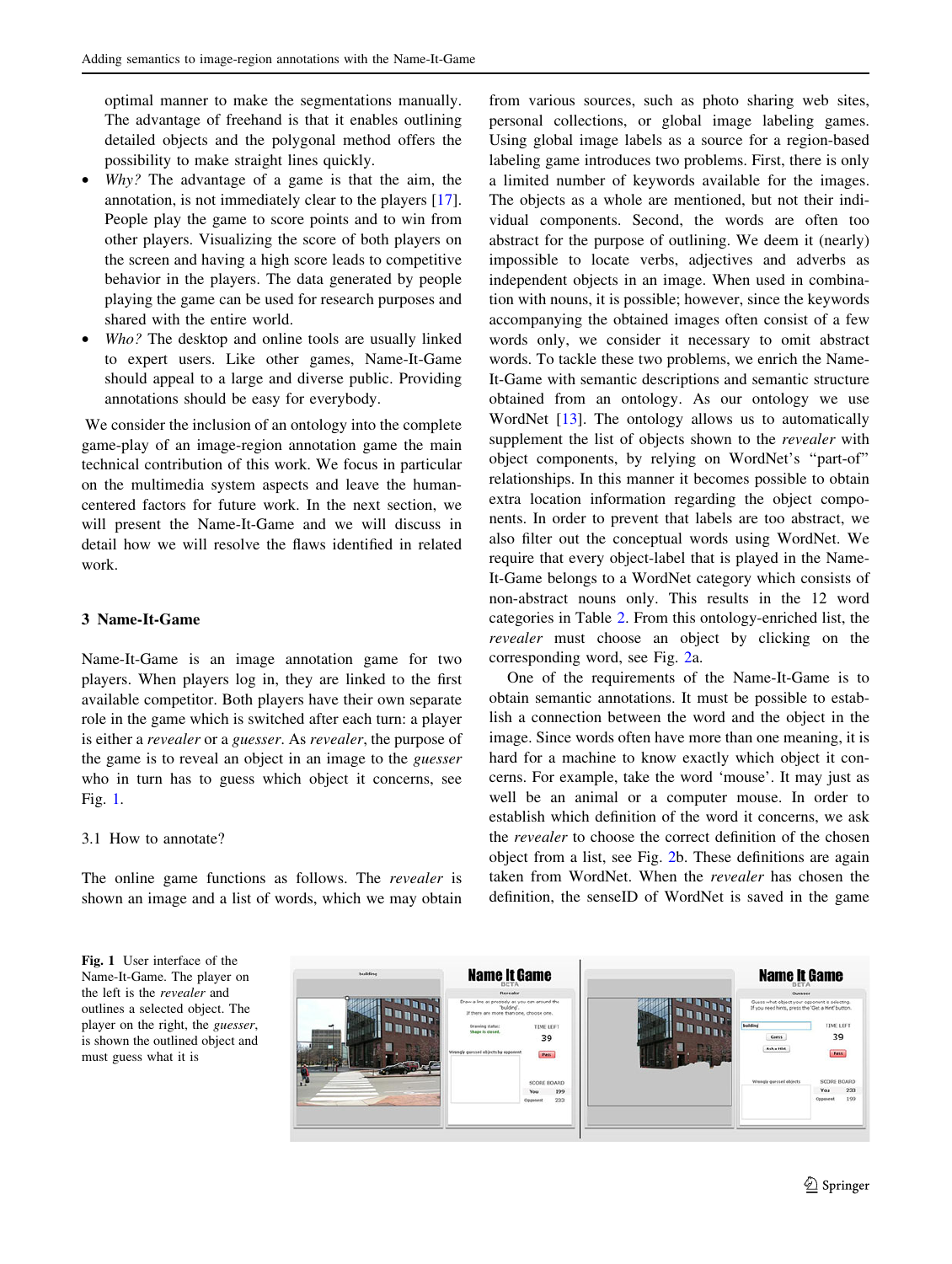Category Description Noun.Tops Unique beginner for nouns Noun.animal Nouns denoting animals Noun.artifact Nouns denoting man-made objects Noun.body Nouns denoting body parts Noun.communication Nouns denoting communicative processes and contents Noun.food Nouns denoting foods and drinks Noun.group Nouns denoting groupings of people or objects Noun.object Nouns denoting natural objects (not man-made) Noun.person Nouns denoting people Noun.plant Nouns denoting plants Noun.shape Nouns denoting two and three dimensional shapes Noun.substance Nouns denoting substances

<span id="page-5-0"></span>Table 2 List of WordNet category definitions used in the Name-It-Game

This list prevents that the revealer selects a label which is too abstract for image annotation



Fig. 2 Interactive mechanism to establish which definition of a word is played in the Name-It-Game. a List of objects from which the revealer must choose one, to segment in the image. b List of definitions from which the revealer must choose the correct definition for the chosen object. In this example the object 'car' is chosen from the list in a

database. Consequently, we know exactly which meaning of the word it concerns and with the aid of the structure of WordNet a machine can come to a conclusion regarding the object in an image. In order to safeguard players choosing the definitions blindly, we randomize the order of the definitions when presented to the revealer. In effect, forcing the revealer to look closely at the definitions before making a deliberate choice.

## 3.2 What to annotate?

When the *revealer* has chosen an object and the accompanying definition, the object needs to be outlined by drawing a line around the object in the image using the mouse, see Fig. [3a](#page-6-0). By outlining the object it becomes slowly visible on the screen of the competitor, the guesser, see Fig. [3b](#page-6-0). The first time that the player clicks on the image, a white dot appears, which is the starting point of the outline. To finish the outline, the revealer has to continue drawing the line until she arrives back at the starting point, the white dot. In the screen of the revealer it is also visible whether the outlining has been completed. This is indicated by status messages like 'Shape is not closed' and 'Shape is closed'. The Name-It-Game offers two ways to outline an object, straight lines where the objects are polygonal-like and a freehand line where high-precision is required. In the first method, the revealer segments the object in the image by repeatedly clicking on a point and so draw straight lines between the last two positions clicked on. In the second method, the revealer draws a line by continuously pressing down on the left mouse button at the place where the cursor is located. In this manner the player very accurately selects the objects. Naturally, it is also possible to use a combination of the two segmentation methods.

Since the revealer has no direct interest in providing useful high-quality image outlines, it is important to reward the segmentation quality by means of a scoring mechanism. Scores should be given for the ratio between line length and area. The smaller the area, the more points it should yield. This can be carried out logarithmical, resulting in a smaller increase in score with very small selections. So as to avoid that the revealer creates very small outlines, the player gains points for the speed with which the other player guesses the object. When the outline is very small, it will be very difficult for the *guesser* to guess the object. The *guesser* too should receive extra points for smaller objects, since they are harder to guess.

## 3.3 Why annotate?

Next it is the task of the guesser to guess which object has been displayed on his screen. He does this by entering the word of the object in a text box. Since the exact meaning of the word is already known when the revealer selects the word and the definition using the ontology, the guesser can mention the exact word, or one of its synonyms. This usage of the ontology avoids player frustration when the guesser cannot recall the appropriate synonym for the object. Moreover, it speeds up the game. The faster the object is guessed by the guesser, the more points should be awarded.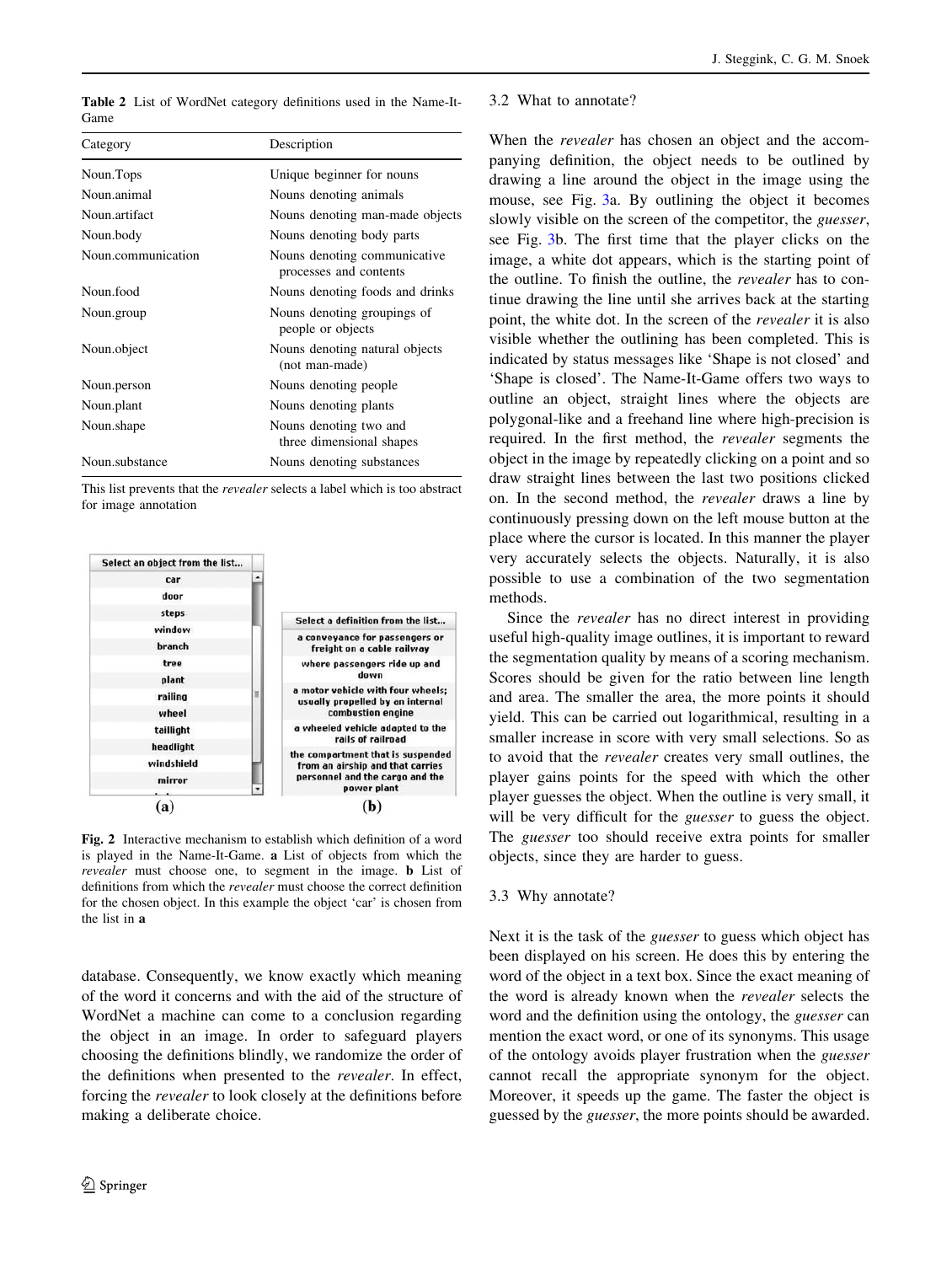<span id="page-6-0"></span>

Fig. 3 Image segmentation in the Name-It-Game. a The revealer outlines the object 'car' using a combination of polygonal and freehand segmentation. **b** Gradual appearance of the object on the screen of the *guesser* 



Fig. 4 Ontology-powered hint mechanism in the Name-It-Game. a The guesser asks for a hint and b labels the object as a 'car'

The *revealer* should earn points by outlining the object in as much detail as possible.

When the *guesser* experiences difficulty while guessing the object, he can ask for a hint by clicking on the button 'Ask a Hint', see Fig. 4a. The first hint the player receives is the number of letters of the word/object. Next, hints are given by exploiting, again, the semantic structure of WordNet by using the antonym, hypernym, hyponym, meronym, and the definition of the word. When there is no antonym, the hypernym is given, etc. The hints are also given in this order: from giving the least information about the object, to most information without literally telling the guesser the name of the object. To avoid turning the game into just a word game, where the guesser continues asking hints and guesses the answer without even looking at the object, asking hints should cost the guesser precious points. This does not mean that the hints cannot be used tactically. The faster the object is guessed, the more points the guesser receives. So ideally, one or two hints should help to guess the answer even faster and ultimately earn the guesser more points.

In order to provide the guesser with the correct hints, it is important that the revealer selects the correct definition. When the *revealer* selects an inappropriate definition, and the guesser asks for a hint, it is obviously difficult to link the hints to the object in the image, and consequently the chance that the object is guessed decreases. When the score of the revealer also increases when the guesser quickly guesses the answer, it is not in the interest of the revealer to choose an incorrect definition. When the guesser receives the correct hints, the object can be guessed faster. When asking hints costs points, this will be to the advantage of the revealer, but these points should be subtracted only after the word has been guessed. When the word is correct, the guesser should be given points for the time it has taken him to guess the word: the faster the guess, the more points rewarded. The roles of the players are reversed as soon as the object has been guessed by the guesser, see Fig. 4b.

#### 3.4 Who annotates?

The Name-It-Game should be accessible and easy to understand for every type of player, experts as well as amateurs. By keeping the game simple and since it is intended as an online game accessible via the internet, it may well appeal to a wide audience.

## 4 Experimental setup

# 4.1 Game statistics

For the experiments about 80 people played the game using an online prototype, which used images from LabelMe [\[6](#page-11-0)]. Of these 80 people, 45 were registered users. The other 35 people were anonymous, so we do not know whether they are unique people. The registered players are from 17 to 60 years old. In total 1,558 games were played, of which 1,431 (92%) objects were guessed and 37 (2,4%) of the games were passed. The average number of word guesses is 1.48. Of the chosen definitions, only 64 (4.1%) were wrong. In 293 games (19%) hints were asked, with an average of 2.8 hints per game. This resulted in 231 (79%) guessed versus 62 (21%) not guessed objects. The average area of the segmentations where hints were asked is 9,137. The average area of segmentations of guessed objects is 12,617. In 135 (8.7%) games a synonym of the original word was guessed.

#### 4.2 Experiments

In Sect. [3,](#page-4-0) we have identified the interactive multimedia system components needed for swift and semantic regionbased image labeling using a game. In order to measure the effectiveness and efficiency of these components, we execute the following three experiments:

• Experiment 1: adding semantics

To quantify the added value of adding semantics to region-based image annotations, we perform an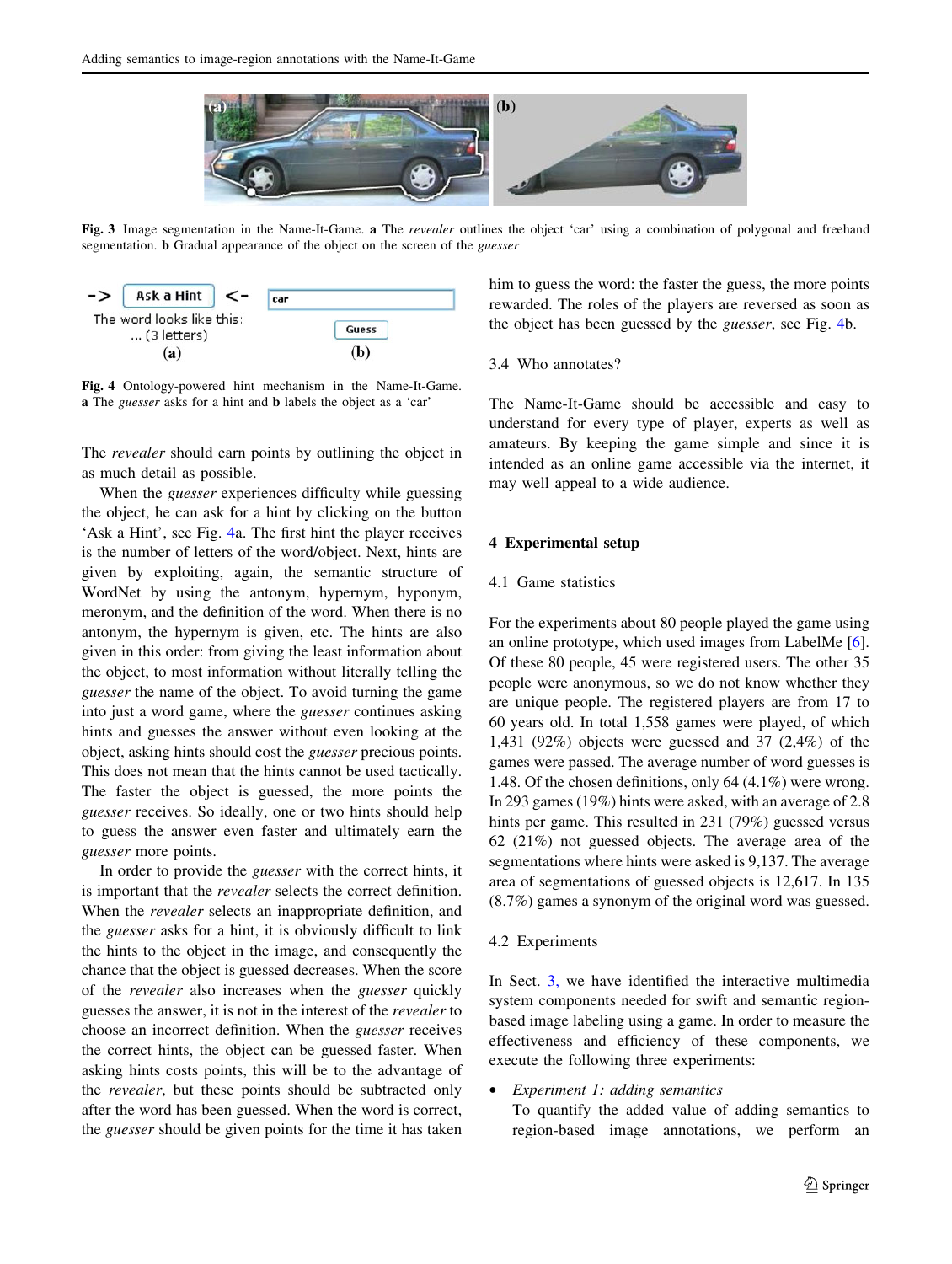<span id="page-7-0"></span>experiment on the labeling results of Peekaboom. In Sect. [2.1](#page-1-0) we have explained that Peekaboom [[18\]](#page-11-0) and Squigl [\[19](#page-11-0)] offer the players objects which are hard to guess or to select. To find out what type of words are hard to guess or to select in the image, we analyzed 200 randomly chosen labeled objects from Peekaboom game data<sup>1</sup>. For each object we manually determined the WordNet category the word belongs to and the percentage of players that guessed the object. WordNet [[13\]](#page-11-0) has its words categorized in 45 categories. These are divided in 4 groups: verbs, adverbs, adjectives and nouns.

## • Experiment 2: labeling efficiency

To evaluate the efficiency of the Name-It-Game, we compare in experiment 2 the time needed to annotate an image. We compare the Name-It-Game with the only publicly available desktop tool that uses an ontology and has freehand selection support, namely: M-Ontomat-Annotizer [[27\]](#page-11-0). Since M-Ontomat-Annotizer provides no support for WordNet (RDF format), we will use a sample ontology and measure the time needed to select an object in M-Ontomat-Annotizer and compare it with the time needed to select an object with the Name-It-Game. As we were not able to measure the time it takes to identify an object in WordNet using M-Ontomat-Annotizer, we also did not measure this (fast) process for the Name-It-Game. In effect, favoring M-Ontomat-Annotizer in this experiment. For the Name-It-Game, the timer started as soon as the revealer started drawing a line around the object and ended when the word was guessed. To carry out this experiment, 10 randomly selected images from the LabelMe set are used. The game will be played by 20 people. To test M-Ontomat-Annotizer, 1 of the 20 players who has worked with M-Ontomat-Annotizer before, will annotate the same 10 images. The time taken for opening each of the images and selecting the object regions will be measured.

Experiment 3: segmentation accuracy

To test the accuracy of the segmentations made with the Name-It-Game, we measure how close we can approach a 'gold standard' provided by the carefully verified LabelMe segmentations [[6](#page-11-0)]. To be precise, we use a subset of 600 images and associated annotations from the LabelMe data set. All images and annotations we use are verified by administrators of the LabelMe team, but we had to filter some more keywords in the LabelMe annotations, i.e. keywords like 'carFrontal', were shortened to 'car' and (stemmed) keywords not found in WordNet were skipped. The LabelMe segmentations are accurate, and made using a polygonal

selection tool. To compare the segmentations we will employ the same formula as von Ahn et al. used for Peekaboom [\[18](#page-11-0)]:

$$
OVERLAP(A, B) = AREA(A \cap B) / AREA(A \cup B) \quad (1)
$$

We calculate the overlap ratio of a segmentation made with the Name-It-Game and a segmentation made with LabelMe. Where A is a Name-It-Game segmentation and B is a LabelMe segmentation. This experiment is divided in two parts. First we randomly select 50 unique played images with the Name-It-Game. We calculate the overlap ratio of these segmentations and the ones from LabelMe. This is to measure the accuracy after one play. Since we would have no ground truth for the annotations when the game is played, we are not able to pick just one segmentation and simply hope it is the best one. In the second part of this experiment we therefore test what the quality of a segmentation of the same object in the same image would be after a maximum of 10 plays. We have selected 10 different images at random and have 20 players play the Name-It-Game. In total each of the 10 images were segmented 10 times. To measure the accuracy of the segmentations after 10 plays, we measure how many times a pixel was selected. We determine if the combination of multiple selections leads to a high enough accuracy and how many pixels have to be selected to achieve this. We calculate the single best segmentation that comes closest to the LabelMe segmentation, the worst segmentation, and the best combined segmentation at what pixel count.

# 5 Results

#### 5.1 Experiment 1: adding semantics

We summarize the results of adding semantics to regionbased image labeling games in Fig. [5.](#page-8-0) The WordNet category of the top 11 of the most guessed objects in Peekaboom [[18\]](#page-11-0) corresponds with 10 of the 12 categories we suggested in Table [2](#page-5-0). They all have a percentage guessed of at least 61.36% and a maximum of 80.70%. The noun.communication category ended up at the 13th place, with 40.00% guessed. The only missing category is noun.food, which was not amongst the 200 objects we chose randomly. One category, adj.pert (relational adjectives) also ended up in the top 11 with a guessed score of 66.67%. However, adjectives only give extra information to a segmentation if the noun is also known. Peekaboom presents the user with hard-to-guess word categories or hard-to-select objects in the image. These are the bottom 11 categories, plus adj.pert and verb.social in Table [2.](#page-5-0) These word categories should be avoided to improve the <sup>1</sup> [http://hunch.net/?p=170.](http://hunch.net/?p=170) chance for labeling success. This experiment shows that the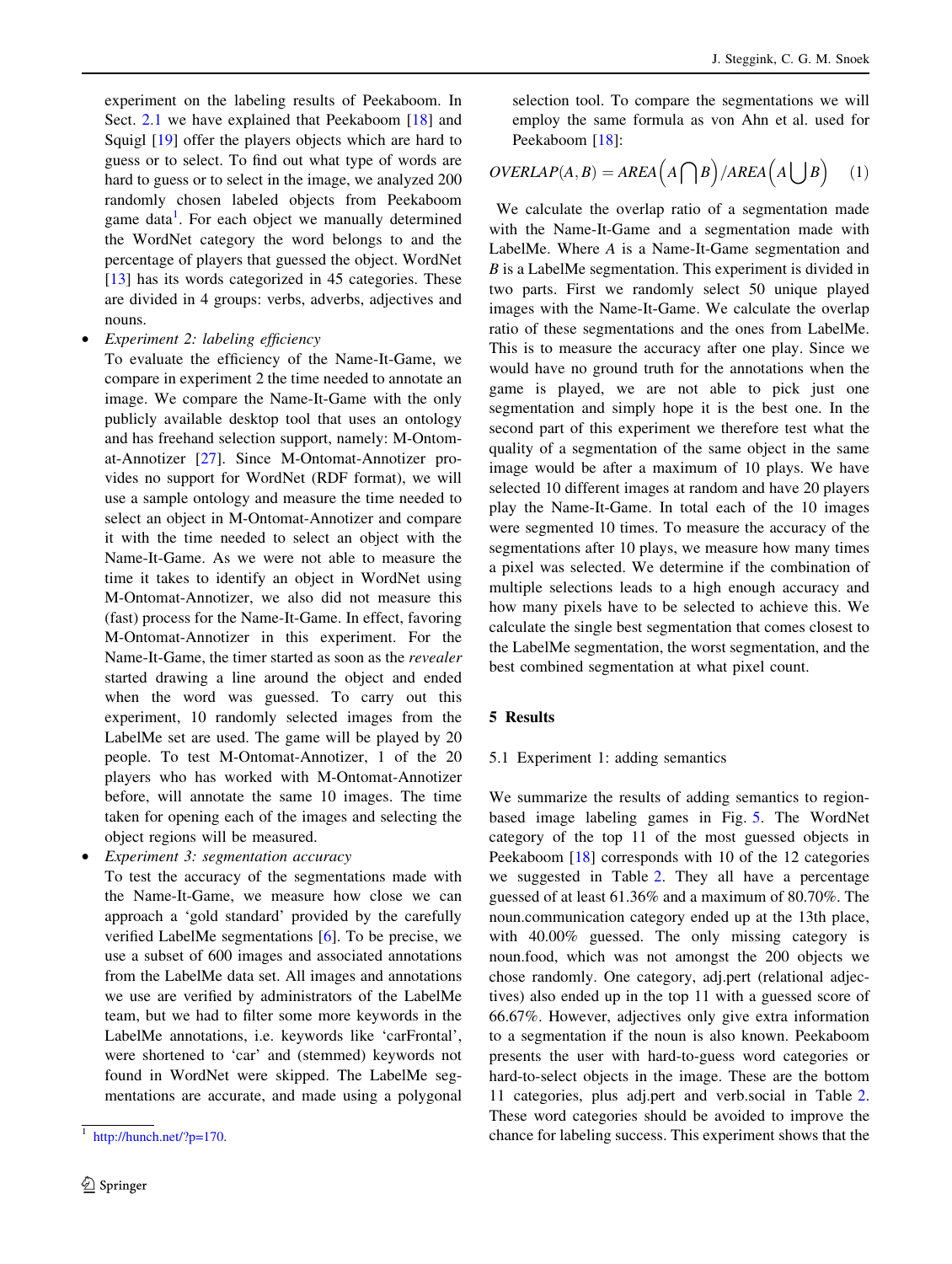<span id="page-8-0"></span>

categories we carefully chose by analyzing labeling words, are indeed the categories which contain the most guessable words. Implying that embedding an ontology in an image labeling game yields more useful annotations.

#### 5.2 Experiment 2: labeling efficiency

We summarize the results of experiment 2 for the labeling efficiency of the Name-It-Game in Table [3](#page-9-0). Using the Name-It-Game, the average time taken to select a word and have it guessed by the guesser is 15.9 s, with a standard deviation of 11.5 s. The average time taken to open an image and select an object using the M-Ontomat-Annotizer is 23.7 s, with a standard deviation of 4.6 s. When measured using a Wilcoxon signed-rank test at the 0.01 level, the Name-It-Game is significantly more efficient than the M-Ontomat-Annotizer. Recall from Sect. [2.1,](#page-1-0) that in the M-Ontomat-Annotizer objects must first be selected in the ontology, then the image must be opened, and next the object in the image must be outlined, resulting in a suboptimal labeling efficiency. The Name-It-Game is faster than M-Ontomat-Annotizer when selecting an object in the image, on average. In addition, for 8 out of 10 images the Name-It-Game results in more efficient image-region annotation. Only for small image regions, e.g., 'pot' and 'speaker', the M-Ontomat-Annotizer seems competitive

with the Name-It-Game. It is of interest to note that, for this experiment, the segmentations made with M-Ontomat-Annotizer were of the same quality as with the Name-It-Game. In reality, M-Ontomat-Annotizer would be used by an annotation expert, who would make more precise segmentations at the expense of an even longer labeling time.

## 5.3 Experiment 3: segmentation accuracy

In the first part of the experiment, we have inspected the results of 50 randomly chosen games. An overview of the distribution of overlap ratios is summarized in the histogram in Fig. [6](#page-9-0). Of the 50 randomly selected games, the average overlap ratio of the segmentations is 0.714, with a standard deviation of 0.180. The minimal overlap ratio was 0.199 and the maximum overlap ratio 0.930. This shows that overall the segmentations after one game are reasonably close to the LabelMe segmentations. We observe that the segmentations made with the Name-It-Game, in almost every case, are bigger than the LabelMe segmentations. We attribute this to the smaller images shown in the game, compared to the 3–5 times bigger images used in LabelMe. Moreover, in the Name-It-Game, segmentations are made quicker than segmentations made by an expert with a desktop or online annotation tool, which may result in less accurate segmentations.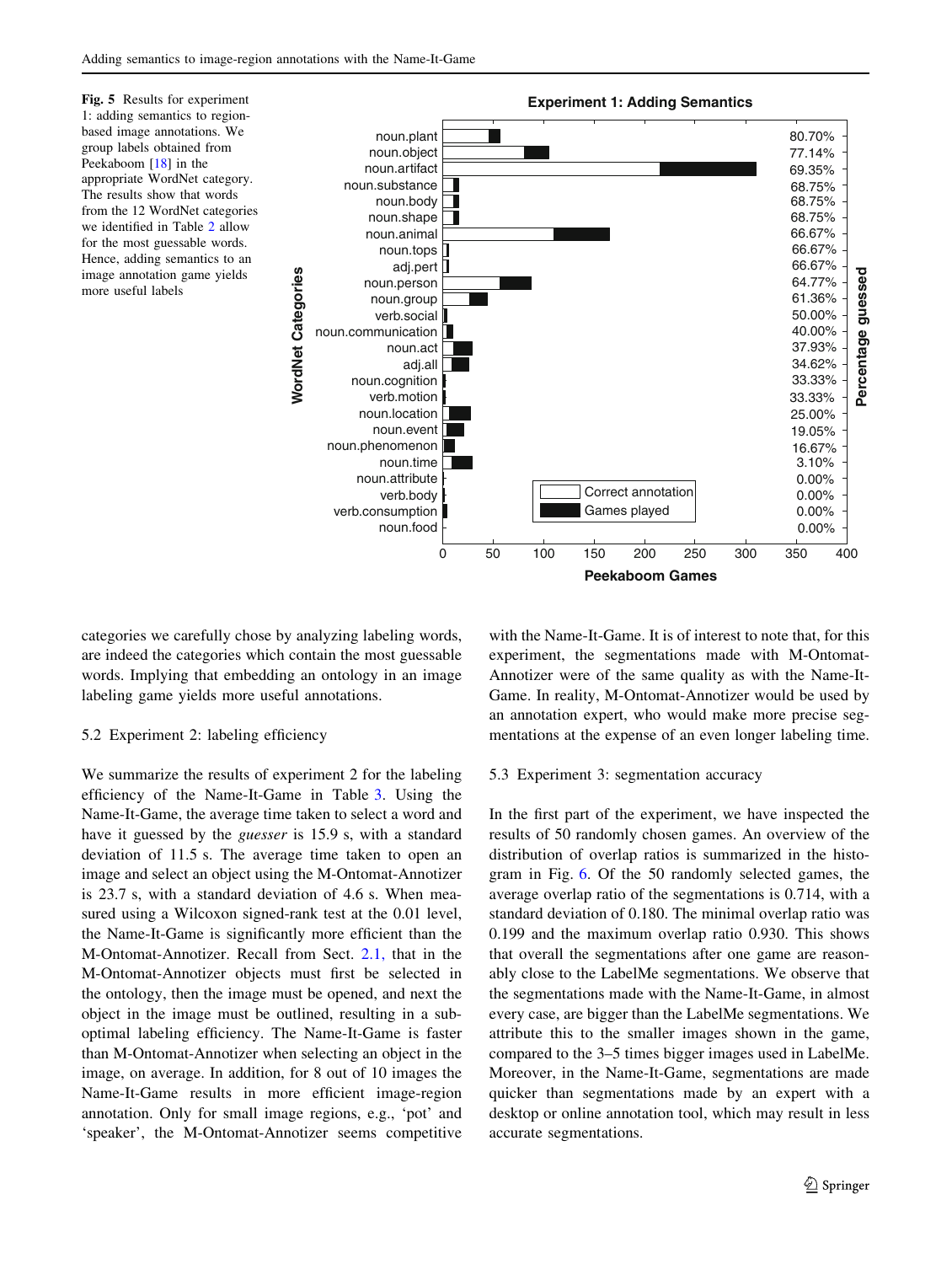| Image region |                | Labeling efficiency (s) |                                   | Segmentation accuracy (O) |      |                |      |      |      |                   |      |             |                      |      |      |
|--------------|----------------|-------------------------|-----------------------------------|---------------------------|------|----------------|------|------|------|-------------------|------|-------------|----------------------|------|------|
| ID           | Annotation     | Baseline [27]           | Name-It-Game Best-case Worst-case |                           |      | $\overline{1}$ | 2    | 3    | 4    | 5                 | 6    | 7           | 8                    | 9    | 10   |
| (a)          | Desk           | 30.1                    | 16.6                              | 0.93                      | 0.29 | 0.82           | 0.90 | 0.93 | 0.93 | 0.93              | 0.93 | 0.92        | 0.92                 | 0.92 | 0.84 |
| (b)          | Keyboard       | 25.3                    | 12.6                              | 0.94                      | 0.82 | 0.58           | 0.71 | 0.78 | 0.83 | 0.87              | 0.90 | 0.91        | 0.91                 | 0.89 | 0.19 |
| (c)          | Car            | 26.0                    | 14.5                              | 0.91                      | 0.20 | 0.50           | 0.60 | 0.64 | 0.68 | 0.71              | 0.73 | $0.76$ 0.81 |                      | 0.85 | 0.91 |
| (d)          | Apple          | 18.0                    | 11.5                              | 0.94                      | 0.75 | 0.71           | 0.82 | 0.87 | 0.89 | 0.91              | 0.93 | 0.93        | 0.92                 | 0.91 | 0.84 |
| (e)          | Mug            | 27.0                    | 21.7                              | 0.92                      | 0.76 | 0.68           | 0.79 | 0.80 |      | $0.80 \quad 0.77$ | 0.71 |             | $0.64$ $0.45$ $0.31$ |      | 0.12 |
| (f)          | Sky            | 28.4                    | 16.8                              | 0.80                      | 0.14 | 0.21           | 0.30 | 0.38 | 0.49 | 0.62              | 0.72 | 0.80        | 0.86                 | 0.84 | 0.75 |
| (g)          | Pot            | 16.9                    | 17.9                              | 0.89                      | 0.21 | 0.43           | 0.58 | 0.69 | 0.75 | 0.78              | 0.81 | 0.81        | 0.78                 | 0.74 | 0.58 |
| (h)          | Person         | 25.8                    | 13.7                              | 0.84                      | 0.54 | 0.19           | 0.26 | 0.31 |      | $0.36 \quad 0.43$ | 0.48 | 0.52 0.57   |                      | 0.65 | 0.61 |
| (i)          | Speaker        | 20.8                    | 22.8                              | 0.83                      | 0.48 | 0.36           | 0.55 | 0.74 | 0.81 | 0.88              | 0.92 | 0.94        | 0.89                 | 0.60 | 0.36 |
| (i)          | <b>Bicycle</b> | 19.1                    | 10.8                              | 0.60                      | 0.21 | 0.74           | 0.83 | 0.88 | 0.91 | 0.92              | 0.93 | 0.92        | 0.88                 | 0.81 | 0.76 |
| Mean         |                | 23.7                    | 15.9                              | 0.86                      | 0.44 | 0.52           | 0.63 | 0.70 | 0.75 | 0.78              | 0.81 | 0.81        | 0.80                 | 0.75 | 0.60 |

<span id="page-9-0"></span>Table 3 Results for experiment 2, labeling efficiency and experiment 3, segmentation accuracy

For experiment 2 we compare the labeling time in seconds (s), against the M-Ontomat-Annotizer [\[27\]](#page-11-0). For experiment 3 we compute the overlap ratio (O) with LabelMe segmentations [[6](#page-11-0)] for 10 plays and report results for a varying number of pixel selections. For each experiment and each image region the best results are denoted in bold. The segmented image regions are summarized separately in Fig. [7](#page-10-0)



Fig. 6 Results for experiment 3: segmentation accuracy of 50 randomly chosen games. The histogram shows the distribution of the overlap ratios. The results indicate that, overall, the segmentations after one game are reasonably close to the LabelMe segmentations

In the second part of the experiment, we have inspected the number of times a pixel was selected. We summarize the quantitative results in Table 3 and visualize qualitative results of selection combinations in Fig. [7](#page-10-0). On average, pixels selected minimally 6 or 7 times give the best accuracy with an overlap ratio of 0.81. A minimum of 8 pixels is a close runner-up and gives an average of 0.80. However, when looking at the images individually, the best selections are spread over 4, 6, 7, 8, 9 and 10 minimally selected pixels. In 5 cases, with 'speaker', 'desk', 'car', 'bicycle' and 'sky', the best combination selection was equal or better than the single best selection. The best combination selections are always better than the single worst selection. However, not all combination selections are better than the single best selection; implying that much is to be gained from a mechanism able to predict whether to fuse or not to fuse individual segmentations.

## 6 Conclusion

We have investigated which interactive multimedia system components should be present in an annotation tool to enable the quick labeling of several objects in images, in a semantically and region-based manner (see Table [1\)](#page-3-0). To resolve the flaws of existing annotation tools we propose the Name-It-Game, a prototype annotation game allowing for semantic labeling of image regions in a playful manner. We consider an added semantic structure, by means of the WordNet ontology, the main innovation of the Name-It-Game.

Our experiments confirm the effectiveness and efficiency of the Name-It-Game. In experiment 1 we showed that adding semantics to existing image labeling games, results in less abstract and therefore better guessable words. In addition, by connecting labels in an ontology, the new possibilities of guessing using synonyms and supporting the guesser with valuable hints, speeds up the game and could potentially make it more fun to play. Last but not least, by including the user-provided labels in an ontology we obtain a structured and more rich image-region description with potential for automated reasoning. Experiment 2 shows that the Name-It-Game accelerates the labeling process compared to desktop annotation tools with the same components. The few actions required to annotate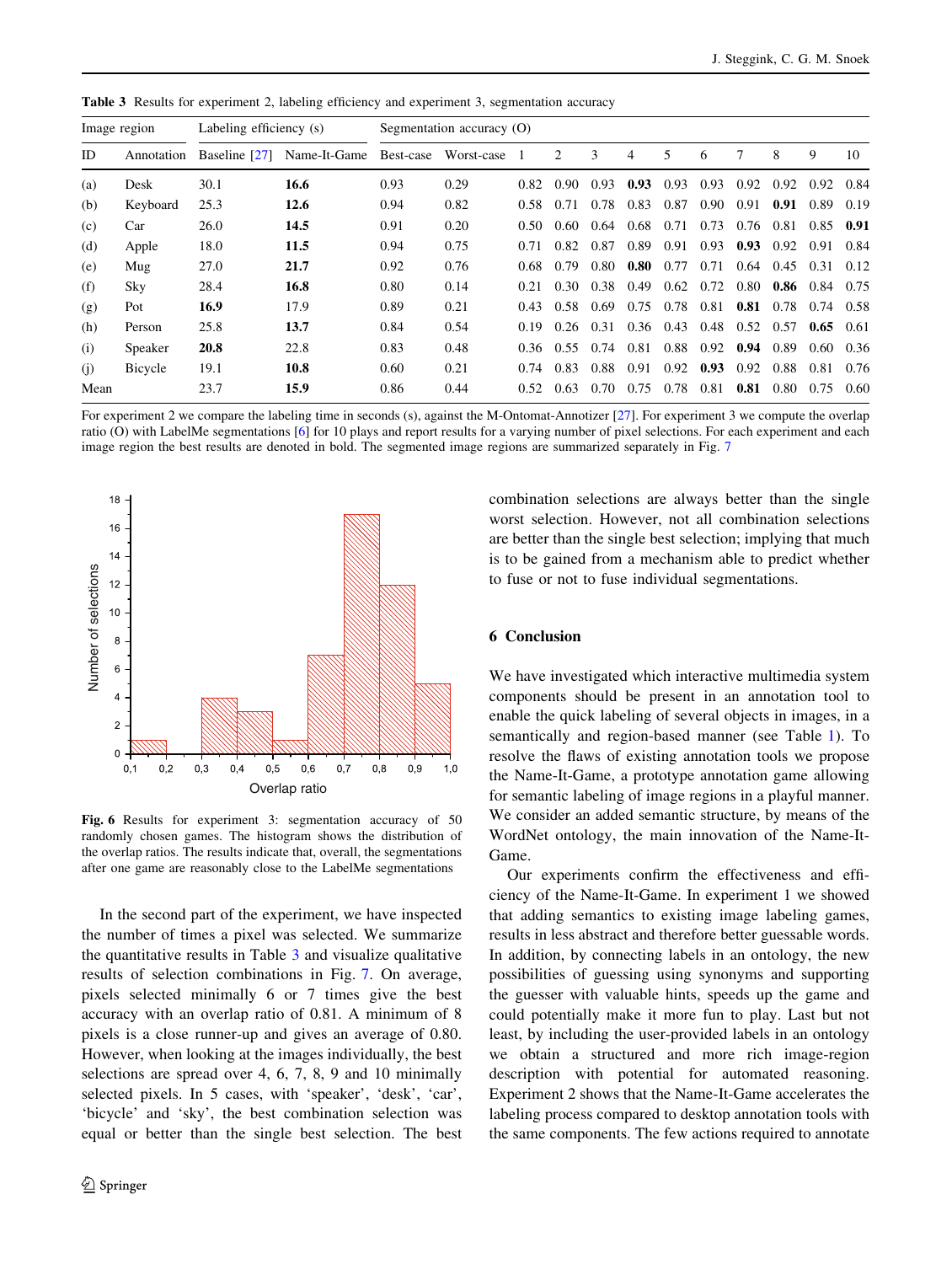<span id="page-10-0"></span>Fig. 7 Results for experiment 3: segmentation accuracy. The pure red pixels are selected only once and the pure green pixels are selected ten times. Everything in between is rendered by using a gradient from red to green. The white line shows the LabelMe selection (rendering effect only visible in online color version). For quantitative results, see Table [3](#page-9-0)



 $(a)$  desk



 $(b)$  keyboard



 $(c)$  car



 $(d)$  apple

(i) speaker





 $(f)$  sky



(j) bicycle

with the Name-It-Game is what sets it apart from other annotation tools. As shown in experiment 3, the accuracy of the segmentations after one play is reasonably good compared to carefully created selections by experts. However, a good segmentation cannot be guaranteed after one play. The size of the object, the shape, the player, and possibly the scoring system can affect the quality of the segmentation. An algorithm taking these factors into account jointly, could quite possibly help us decide which segmentations are good, and which are not, in future releases of the Name-It-Game.

Arguably, the best parameters for evaluating a game are not so much the efficiency or the accuracy; but the playability, affective issues, and the user satisfaction. We consider these human-centered factors the most important improvements for future versions of the Name-It-Game, which can make the game more fun and possibly results in even better image-region annotations.